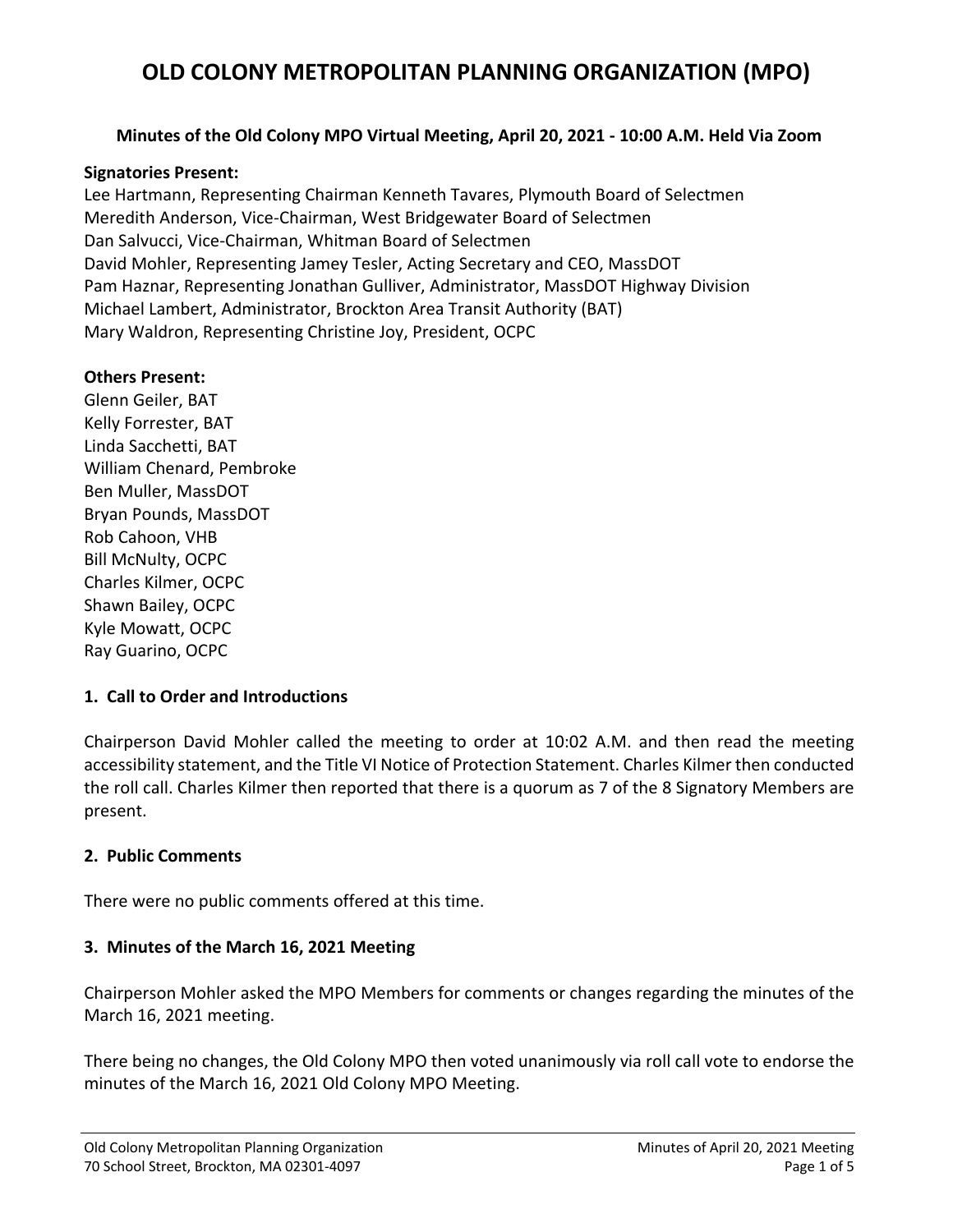#### **4. Brockton Area Transit (BAT) Report**

Michael Lambert stated that the ridership is between 50%‐60% down. BAT is hoping with the vaccine effort and better weather there will be a rise in ridership.

Michael Lamber then reported that any BAT worker who wanted a vaccine has had their 2<sup>nd</sup> shot. That is about 75% of BAT's workforce. BAT intends to open the BAT Centre on May  $3^{rd}$  to the public.

#### **5. Election of Old Colony MPO Vice‐Chairperson**

The current Old Colony MPO Vice‐Chairperson is Michael Lambert, Administrator, Brockton Area Transit, and the two‐year concludes this April 2021.

Mary Waldron made a motion to nominate Michael Lambert to serve as Old Colony MPO Vice-Chairperson. The motion was seconded.

The Old Colony MPO voted unanimously via roll call vote to elect Michael Lambert to serve a two‐year term as the Old Colony MPO Vice‐Chairperson.

### **6. FFY 2021‐2025 Transportation Improvement Program (TIP) Amendments and/ or Adjustments**

**Amendment 2 ‐ Review and Potential Release to Public Review and Comment Period** 

Charles Kilmer presented discussed Amendment 2. The Amendment is as follows:

#### **FFY 2021**

- Stoughton Improvements at Richard Wilkins Elementary School (SRTS) (608829)
	- o AMENDMENT: INCREASE COST: Increase cost from \$3,171,443 to \$4,650,151
	- o ADJUSTMENT: CHANGE DESCRIPTION Change Description from Stoughton ‐ Improvements at West Elementary School (SRTS) (608829) to Stoughton ‐ Improvements at Richard Wilkins Elementary School (SRTS) (608829)

Chairperson Mohler asked if there is a motion to release the TIP Amendment 2 to a 21‐day public review and comment period. A motion was made by Dan Salvucci and seconded by Lee Hartmann to release Amendment 2 to a 21‐day Public Review and Comment Period.

The Old Colony MPO then voted unanimously via roll call vote to release Amendment 2 to a 21‐day Public Review and Comment Period.

### **7. Draft FFY 2022‐2026 Old Colony Transportation Improvement Program (TIP)**

**Review and Potential Release to Public Review and Comment Period** 

Charles Kilmer presented and discussed the Draft FFY 2022‐2026 Old Colony TIP. Over the upcoming five years, the TIP provides the following funding:

- \$62.0 Million ‐ 11 Road Projects and 1 Bridge Project
- \$45.3 Million Brockton Area Transit Authority operational and capital assistance (Includes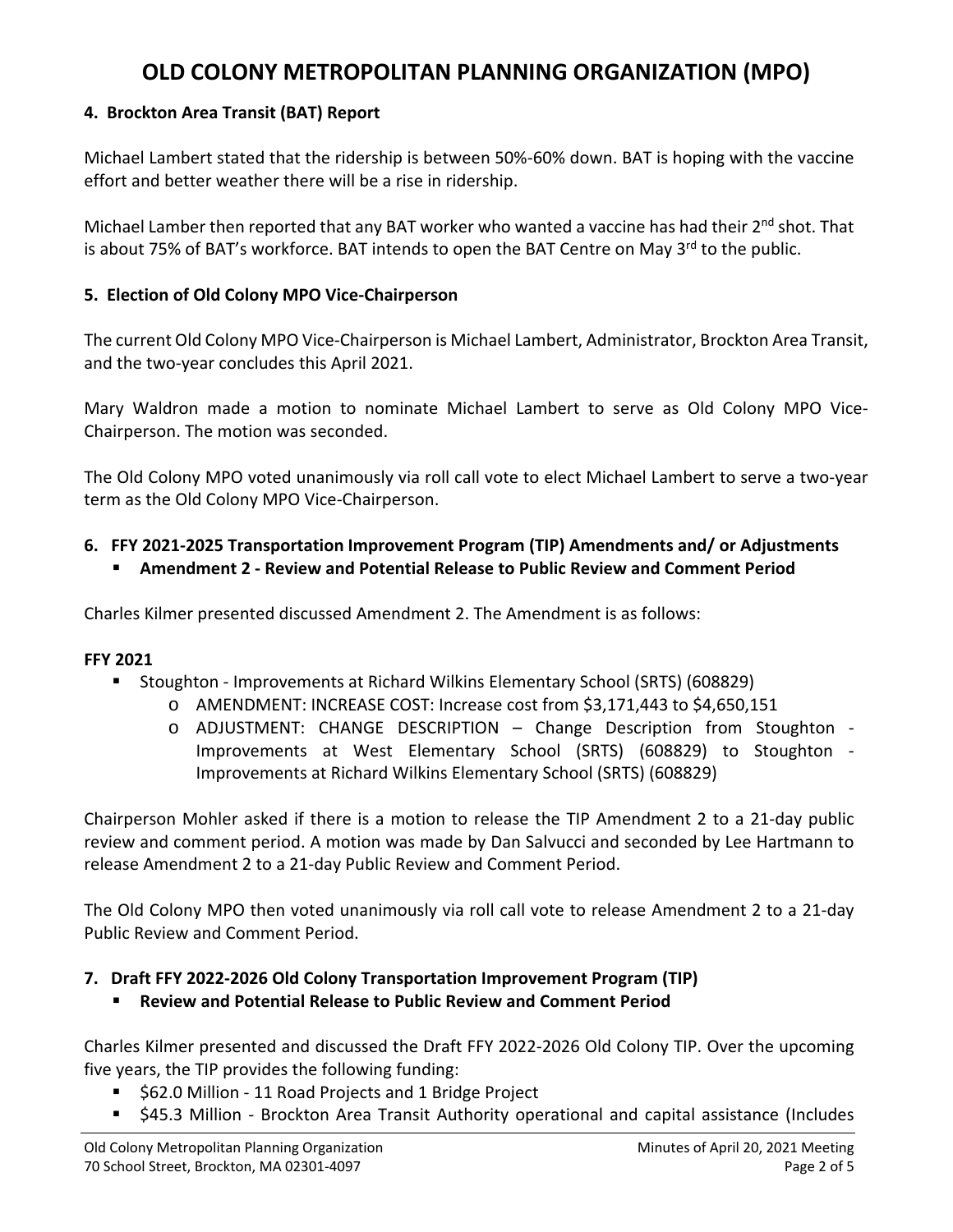replacement of 20 fixed route buses)

The Draft FFY 2022‐2026 Old Colony TIP Roadway and Bridge Projects are as follows:

#### **FFY 2022**

- Avon & Stoughton Pavement Preservation and Related work on Route 24 (\$7,339,593)
- Pembroke Rehabilitation of Route 36 (Center Street) from Route 27 to Route 14 (\$10,160,995)

#### **FFY 2023**

- Brockton Intersection Improvements and Related work at Centre Street (Route 123), Cary Street, and Lyman Street (\$2,135,071)
- Stoughton Corridor Improvements on Route 138 AC Phase 1 of 2 (Total Cost is \$11,485,518 with FFY 2023 Cost of \$6,971,447 and FFY 2024 Cost of \$4,514,071)
- Stoughton Intersection Improvements and Related Work at Central Street, Canton Street and Tosca Drive (\$4,596,463)

#### **FFY 2024**

- Brockton Route 123 (Centre Street) at Plymouth Street Signalization and Geometric Improvements (\$2,523,420)
- Stoughton Corridor Improvements on Route 138 AC Phase 2 of 2 (Total Cost is \$11,485,518 with \$5,971,447 in FFY 2023 and \$4,514,071 in FFY 2024)
- Plympton Bridge Replacement, Winnetuxet Road over Winnetuxet River (\$2,141,666)

#### **FFY 2025**

- Brockton Intersection Improvements at Lyman Street/ Grove Street/ Summer Street & Replacement of Grove Street Bridge, B‐25‐005, over Salisbury Plain River (\$4,704,000)
- Easton Corridor Improvements on Route 138 including Intersection Improvements at Route 138 (Washington Street) and Elm Street (608195)

#### **FFY 2026**

- Abington ‐ Intersection Improvements at Hancock Street and Chestnut Street (\$2,900,232)
- Duxbury Signal Installation @ Route 3 (NB & SB) Ramps & Route 3A (Tremont Street) (\$2,784,000)
- Hanson Corridor Improvements on Route 14 (Maquan Street), from the Pembroke T.L. to Indian Head Street and Related Work AC Phase 1 of 2 (Total cost is \$11,960,783 with \$5,464,471 in FFY 2026 and \$6,496,312 in FFY 2027)

#### **FFY 2027**

Hanson - Corridor Improvements on Route 14 (Maquan Street), from the Pembroke T.L. to Indian Head Street and Related Work AC Phase 2 of 2 (Total cost is \$11,960,783 with \$5,464,471 in FFY 2026 and \$6,496,312 in FFY 2027)

Glenn Geiler then provided a summary of the Transit Projects in the TIP. The focus is maintaining the BAT fleet in a state of good repair. Additionally, there is focus is on bus replacement, continuation of vehicle overhaul program, improvements to BAT's maintenance facility, parking garage, Intermodal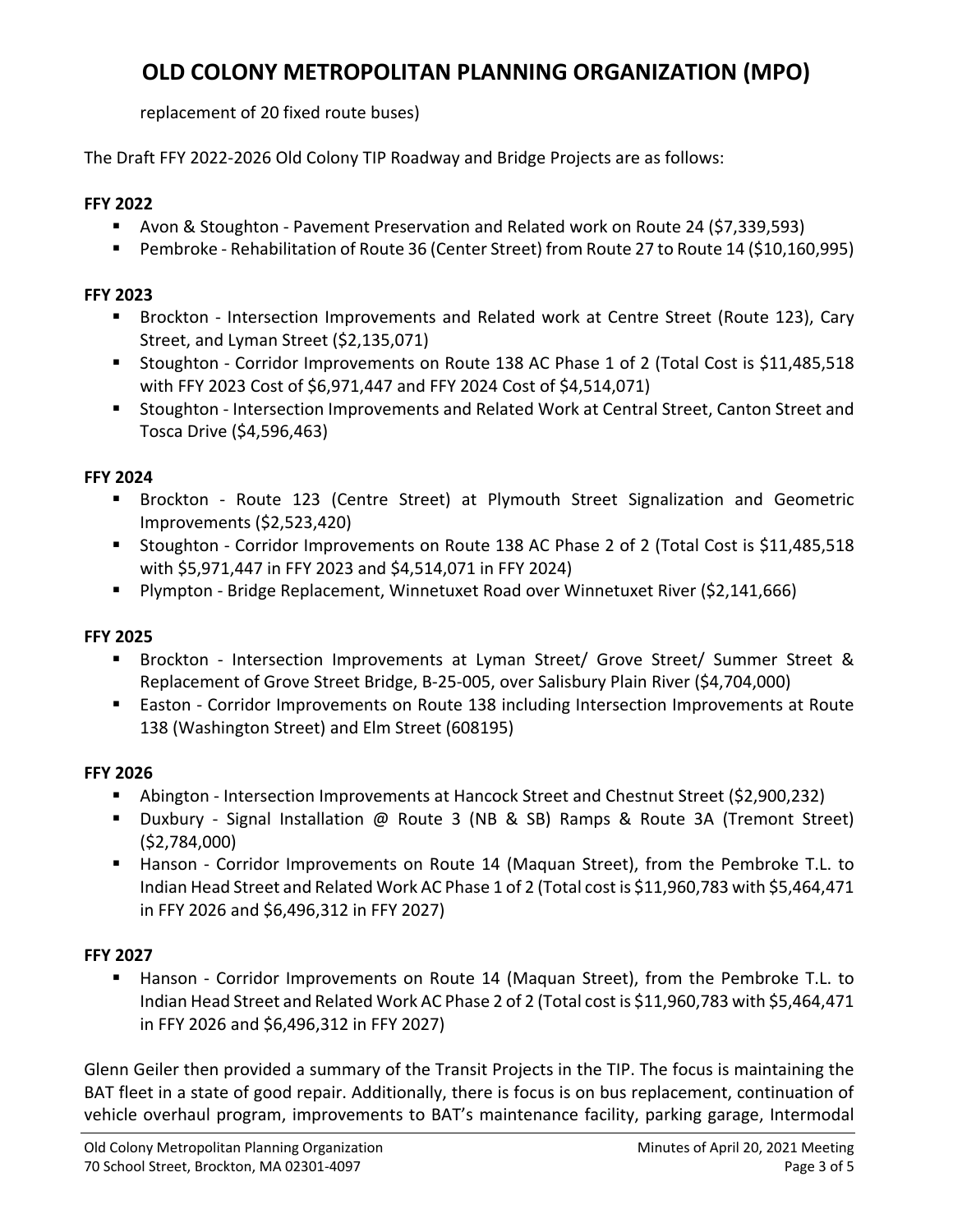Centre, and administrative offices, and projects provide the capacity to explore fleet electrification in the future.

Chairperson Mohler asked if there is a motion to release the Draft 2022‐2026 TIP to a 21‐day Public Review and Comment Period. Dan Salvucci made and motion and was seconded by Mary Waldron.

The Old Colony MPO voted unanimously via roll call vote to release the Draft 2022‐2026 TIP to a 21‐ day Public Review and Comment Period.

#### **8. Old Colony MPO Self‐Certification Compliance Statements**

### **Metropolitan Transportation Planning Process – Review and Potential Endorsement**

Charles Kilmer reviewed the Old Colony MPO Self‐Certification Compliance Statements. Charles Kilmer stated that a line was omitted from the Compliance Statements presented to the MPO at the March meeting, and then thanked Ben Muller of MassDOT for the assistance with the statements. The following is the complete list:

1. 23 USC 134 and 49 USC 5303

2. Sections 174 and 176 c and d of the Clean Air Act, as amended (42 USC 7504, 7506 c and d and 40 CFR Part 93 regarding conformity in maintenance areas and for applicable State Implementation Plan Projects

3. Title VI of the Civil Rights Act of 1964, as amended (42 USC 2000d‐1) and 49 CFR Part 21

4. 49 USC 5332, prohibiting discrimination on the basis of race, color, creed, national origin, sex, or age in employment or business opportunity

5. Section 1101 (b) of the Fast Act (Pub. L. 114‐94) and 49 CFR Part 26 regarding the involvement of disadvantaged business enterprises in U.S. DOT‐funded projects

6. 23 CFR part 230, regarding the implementation of an equal employment opportunity program on Federal and Federal-aid highway construction contracts;

7. The provisions of the Americans with Disabilities Act of 1990 (42 USC 12101 et seq.) and 49 CFR Parts 27, 37, and 38

8. The Older Americans Act, as amended (42 USC 6101), prohibiting discrimination on the basis of age in programs or activities receiving federal financial assistance

9. Section 324 of Title 23 USC regarding the prohibition of discrimination based on gender

10. Section 504 of the Rehabilitation Act of 1973 (29 USC 794) and 49 CFR Part 27 regarding discrimination against individuals with disabilities